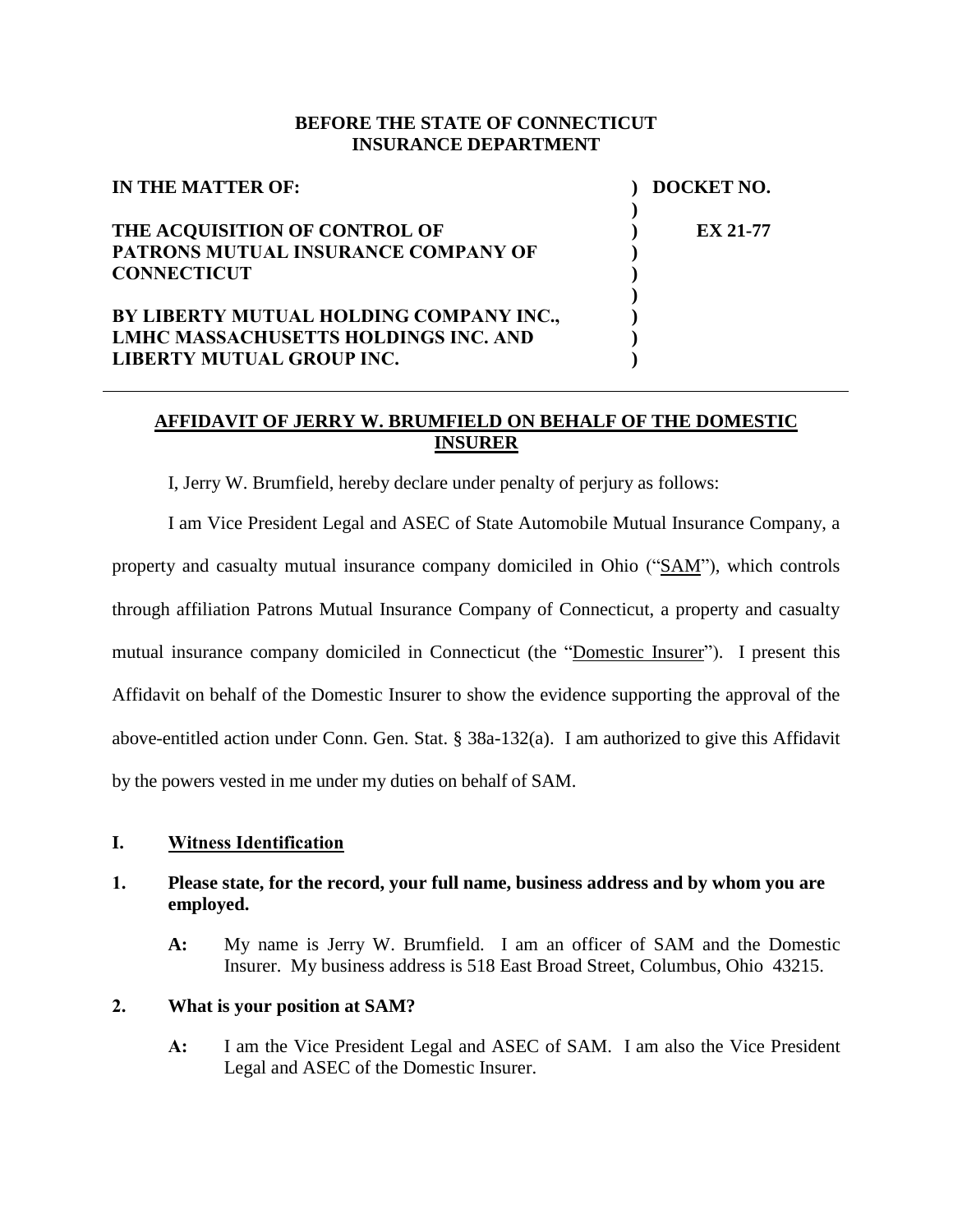## **3. Please identify your responsibilities as Vice President Legal and ASEC.**

**A:** My responsibilities in this role include general oversight of the legal functions at SAM and its subsidiaries (including the Domestic Insurer) including insurance regulatory matters.

### **4. Please describe your career and educational background.**

**A:** I have been with SAM since its acquisition of Rockhill Insurance Company in 2009, and have served in my current role for approximately 12 years. Prior to that, I served as Vice President – General Counsel at Rockhill Insurance Company from 2006 to 2009. Before that, I was employed by ERC as a claims manager from 1999 to 2005.

I received a bachelor's degree in economics from the University of Missouri - Columbia in 1986 and a J.D. from the University of Missouri – Kansas City School of Law in 1995. I am admitted to practice law in the States of Missouri and Kansas.

## **5. Please explain for the record your purpose for providing this testimony here today.**

**A:** I am providing testimony in support of the proposed acquisition of control of the Domestic Insurer, a property and casualty mutual insurance company domiciled in Connecticut, by Liberty Mutual Holding Company Inc. ("LMHC"), LMHC Massachusetts Holdings Inc. and Liberty Mutual Group Inc. (collectively, the "Applicants").

As described in the written testimony of Richard P. Quinlan of Liberty Mutual Group Inc. submitted to the Connecticut Insurance Department (the "Department") in connection with this hearing, the proposed acquisition of control of the Domestic Insurer is part of a broader transaction (the "Proposed Transaction") governed by the terms and conditions set forth in an Agreement and Plan of Merger and Combination, dated as of July 12, 2021, by and among LMHC, SAM, State Auto Financial Corporation and two wholly owned subsidiaries of LMHC formed to facilitate the Proposed Transaction.

The Domestic Insurer is controlled by SAM pursuant to the affiliation arrangement in place between SAM and the Domestic Insurer. Following the consummation of the Proposed Transaction, SAM will become a wholly owned indirect subsidiary of LMHC, and LMHC will become the new ultimate controlling person of each of SAM and, through SAM's control of the Domestic Insurer under the affiliation arrangement in place between SAM and the Domestic Insurer, the Domestic Insurer.

## **6. Have you been authorized by the Domestic Insurer to speak on its behalf at this hearing?**

**A:** Yes, I am authorized to testify on behalf of the Domestic Insurer at this hearing.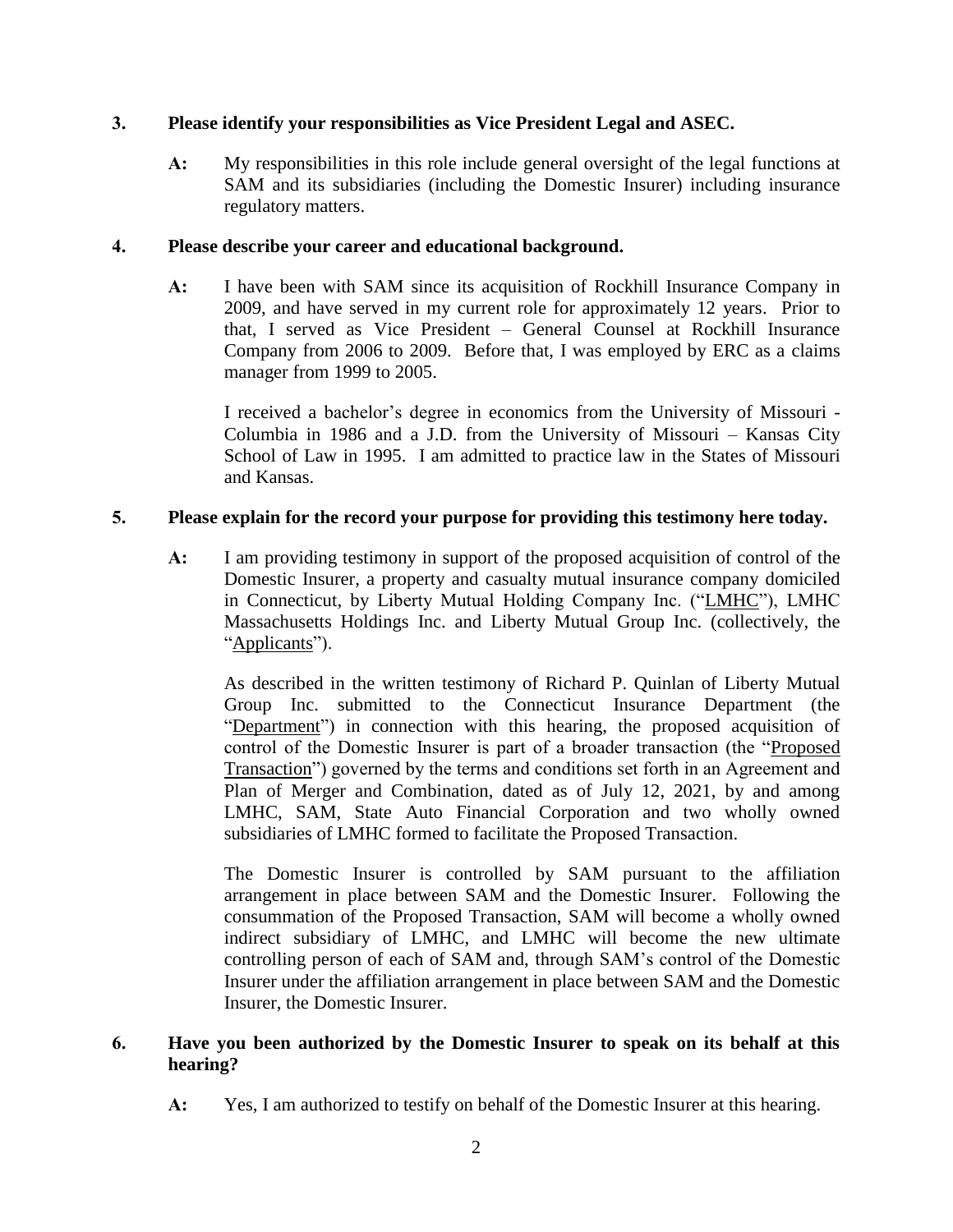### **II. Procedural Matters**

### **7. Did the Domestic Insurer receive a copy of the Form A Statement?**

**A:** Yes. The Applicants sent copies of the original Form A Statement and the amended and restated Form A Statement (as supplemented, the "Form A Statement") to the Domestic Insurer, through its outside counsel, on August 6, 2021 and December 21, 2021, respectively, via a secure File Transfer Site.

### **8. Did the Domestic Insurer receive at least seven days' notice of the public hearing?**

**A:** Yes. The Domestic Insurer received notice of the hearing from the Applicants on December 30, 2021.

#### **9. Do you have an understanding of how notice of the public hearing was published?**

**A:** Yes. I understand that the Applicants caused notice of the public hearing to be published in the following nine newspapers: Burlington Free Press, Hartford Courant, Boston Globe, The Day, Providence Journal, Worcester Telegram, New Haven Register, Pittsfield- Berkshire Eagle and The Republican.

## **10. How were these nine newspapers identified for publication of the notice?**

**A:** Outside of policy papers, members of the Domestic Insurer are accustomed to receiving notice of annual meetings via publication in these newspapers.

## **11. Does the Domestic Insurer support the Form A Statement and the Proposed Transaction?**

**A:** Yes. LMHC is a seasoned, financially strong and well-managed insurer, with well-qualified directors and executive officers and an excellent reputation in the marketplace, as well as experience in managing mutual affiliation relationships. The Domestic Insurer believes that the Proposed Transaction will be advantageous to our policyholders.

Further, SAM, as the Domestic Insurer's ultimate controlling person, freely entered into the Proposed Transaction after arms' length negotiations by the parties, and its board unanimously approved the Proposed Transaction.

### **III. The Domestic Insurer**

#### **12. Please briefly describe the current operations of the Domestic Insurer.**

**A:** The Domestic Insurer is a property and casualty mutual insurance company domiciled in Connecticut. The Domestic Insurer primarily underwrites personal, commercial and farm-owners insurance products through independent agents in Connecticut and Massachusetts. The Domestic Insurer is controlled by SAM and has a financial strength rating of A- (Excellent) from A.M. Best.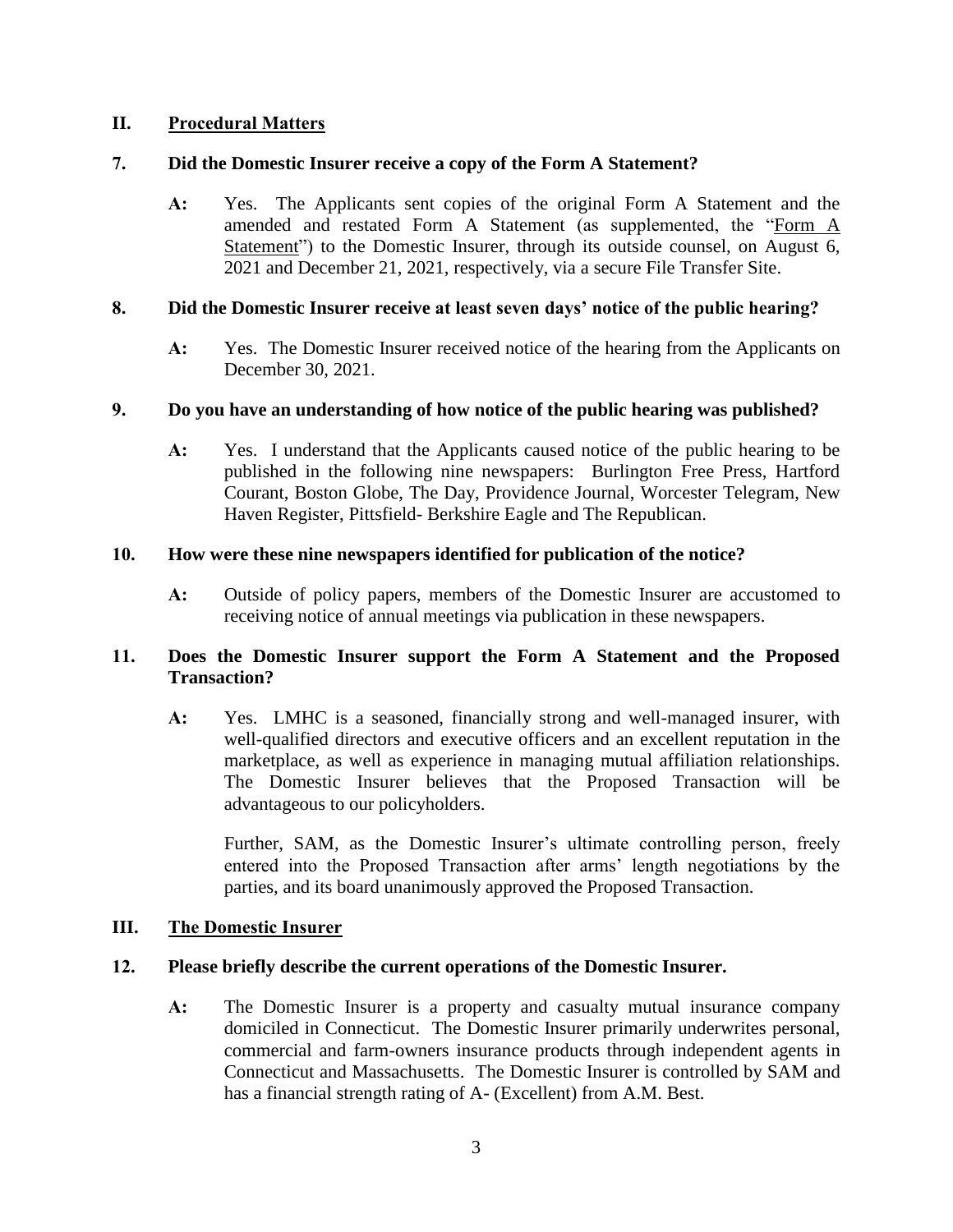## **13. What will the Domestic Insurer's business consist of after completion of the Proposed Transaction?**

**A:** It is our understanding that the Applicants have no present plans or proposals to liquidate the Domestic Insurer, sell its assets, merge it with any person or, other than as described in the Form A Statement, to make any material change to the Domestic Insurer's business operations or corporate structures or management. SAM and the Domestic Insurer plan to remain successful, well-capitalized and profitable participants in the insurance market.

## **IV. Statutory Criteria**

## **14. Are you familiar with the Proposed Transaction?**

- **A:** Yes, I am familiar with the Proposed Transaction.
- **15. Pursuant to the laws of the State of Connecticut, the Commissioner of the Connecticut Insurance Department shall approve any merger or other acquisition of control unless, after a public hearing, he finds that such merger or acquisition of control would result in one or more of six adverse consequences, as set forth in Conn. Gen. Stat. § 38a-132(a)(1)-(6). Do you have any reason to believe that the Proposed Transaction will result in any of the six adverse consequences or violate any of the standards set forth in Conn. Gen. Stat. § 38a-132(a)(1)-(6)?**
	- **A:** No, I do not have any reason to believe that the Proposed Transaction will result in any of the six adverse consequences or violate any of the standards set forth in Conn. Gen. Stat. § 38a-132(a)(1)-(6).

# **V. Closing Remarks**

# **16. Is there anything else that you would like to add at this time?**

**A:** Yes. I would like to thank Commissioner Mais, Hearing Officer Chin, Ms. Belfi, Mr. Cotrone, Ms. Dowty and the other Department staff for their prompt attention to this matter and for their diligence in reviewing the Form A Statement. I would also respectfully request at this time that the Commissioner approve the proposed acquisition of control of the Domestic Insurer as described here today and in the Form A Statement.